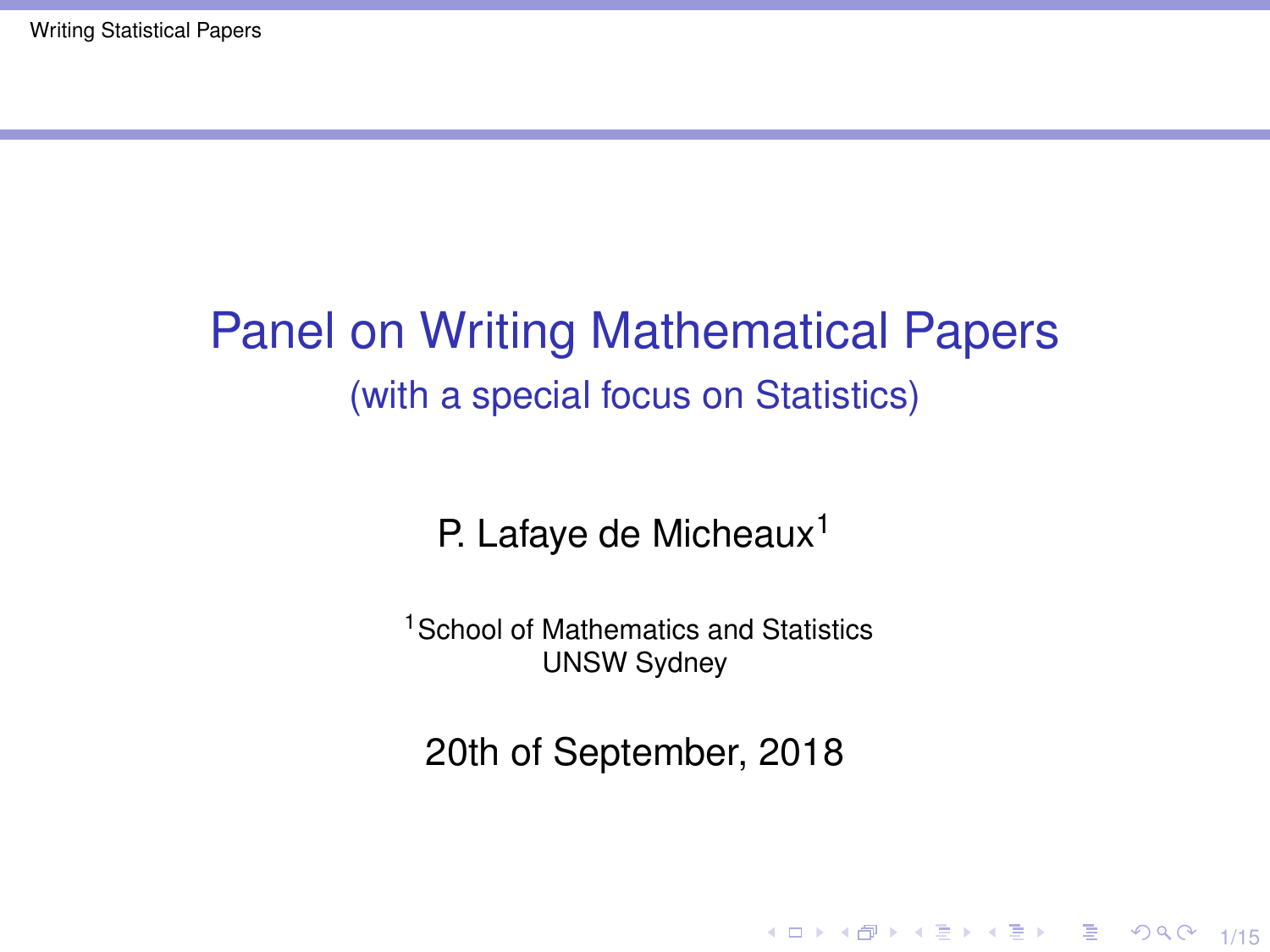Outline of the talk

**[Introduction](#page-2-0)** 

[Why bother writing ?](#page-3-0)

4 ロ → 4 @ → 4 할 → 4 할 → 1 할 → 9 Q Q + 2/15

**[Structure](#page-6-0)** 

**[Style](#page-13-0)** 

**[Advice](#page-14-0)**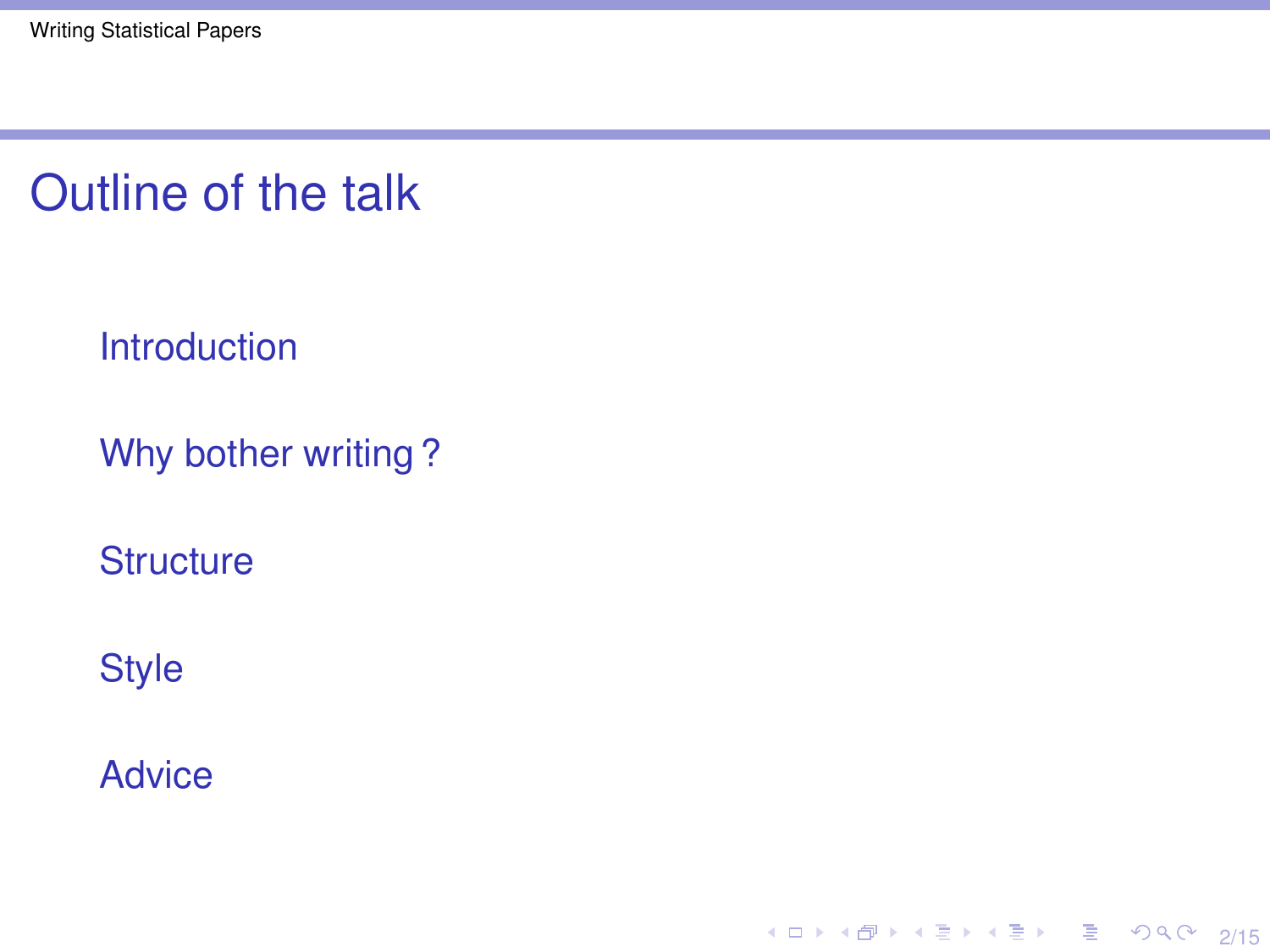<span id="page-2-0"></span>[Introduction](#page-2-0)

·

### **Introduction**

Aim of this talk is to :

 $\blacktriangleright$  give you basic ideas on what is an article in a scientific journal (particularly in Statistics)

3/15<br>3/15 3/15 → 3/15 → 3/15

 $\blacktriangleright$  how to write an article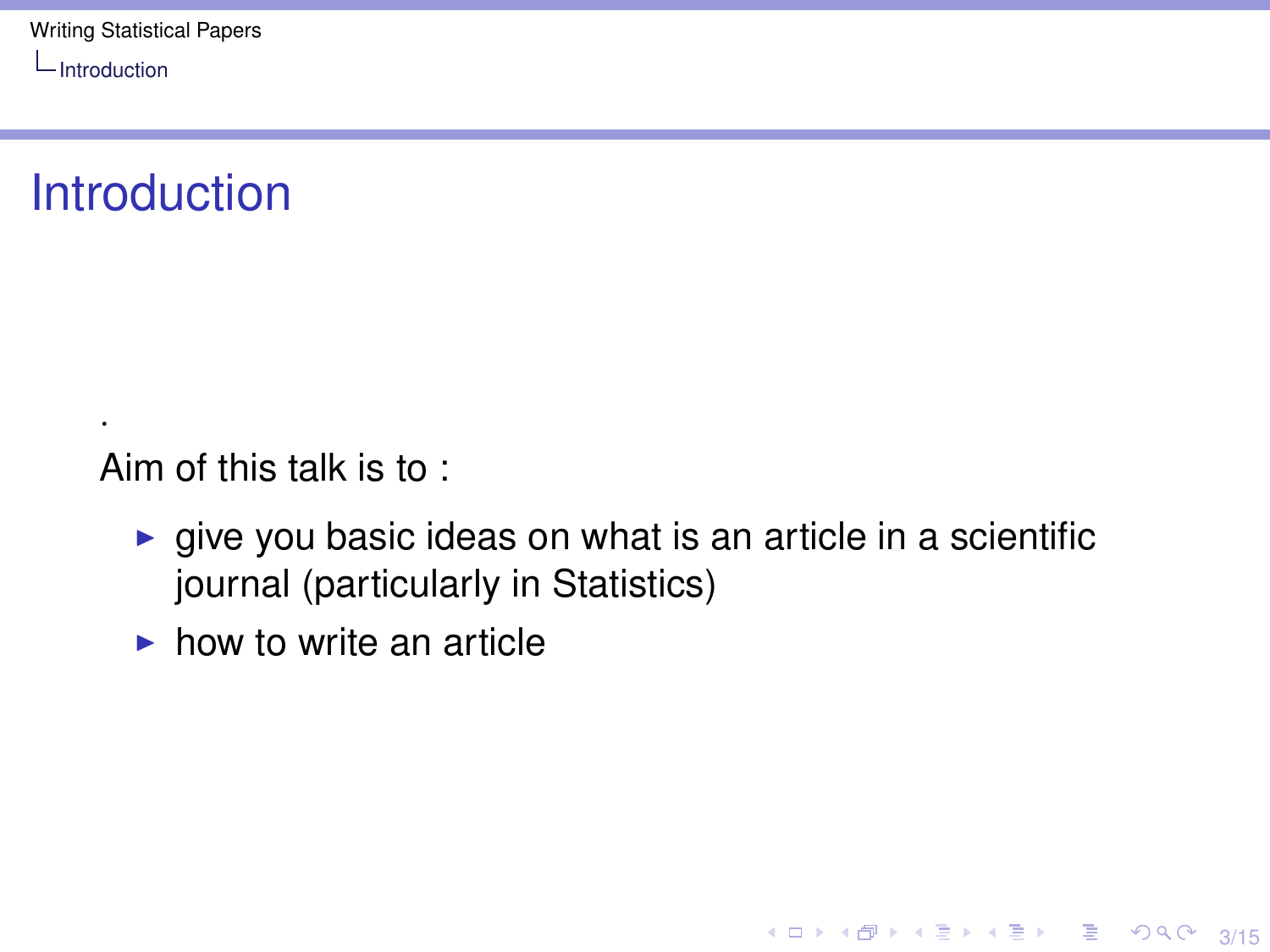<span id="page-3-0"></span>[Why bother writing ?](#page-3-0)

# Why bother writing ?

- $\triangleright$  research is useful only if it is communicated to others
	- $\triangleright$  orally in conferences or seminars (fast but ephemeral)

4 ロ ▶ 4 @ ▶ 4 로 ▶ 4 로 ▶ \_ 로 \_ 9 Q (2 4/15)

 $\triangleright$  written in a scientific journal (permanent)

New research is built on previous one, that has been authenticated as original and important.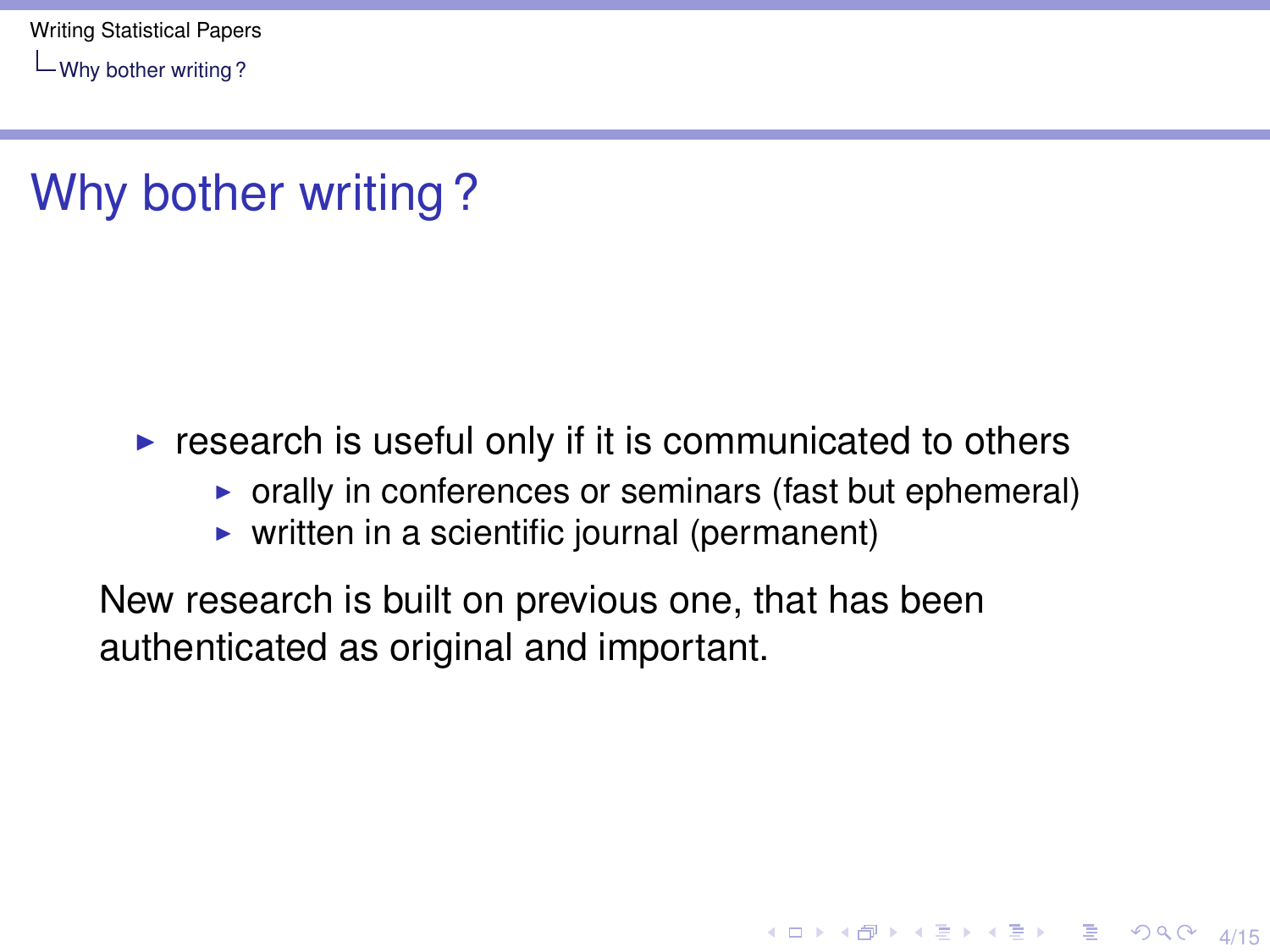[Why bother writing ?](#page-3-0)

# Choice of a journal

- $\blacktriangleright$  There exists many statistical journals [http://web.](http://web.maths.unsw.edu.au/~lafaye/alfjourn.html) [maths.unsw.edu.au/~lafaye/alfjourn.html](http://web.maths.unsw.edu.au/~lafaye/alfjourn.html)
- $\blacktriangleright$  Each one has a different readership in mind

Ideally, you should choose the journal before writing. Always have in mind who you are writing to.

10 M 12 M 12 M 12 M 2 M 9 9 9 5/15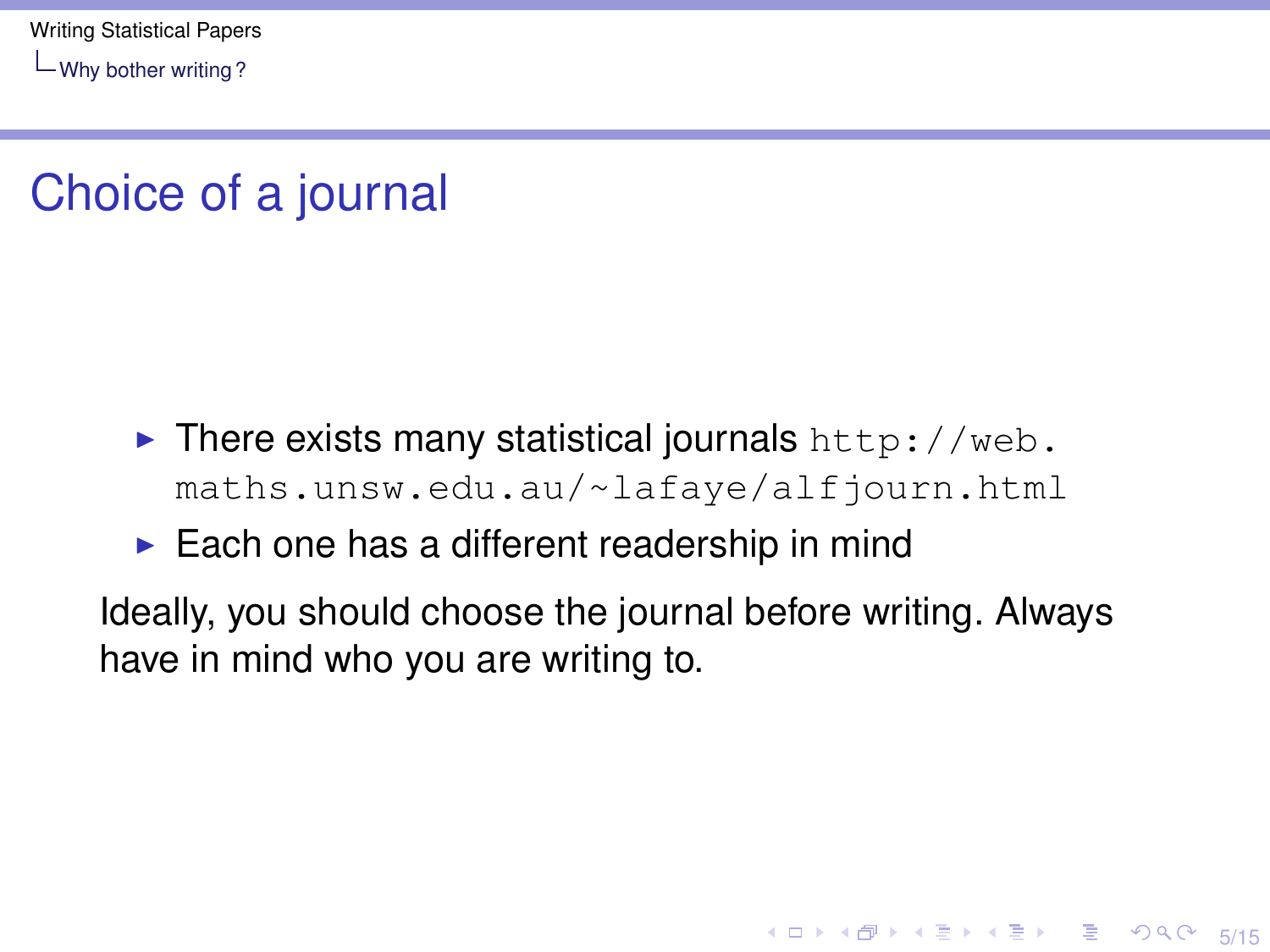[Why bother writing ?](#page-3-0)

### Aim of an article

- $\triangleright$  convince the reader that your results are valid and important, now
- $\triangleright$  time of researchers is a precious resource : don't waste it!

4 미 > 4 레 > 4 페 > 4 페 > 네 코 > 이 피 + 6/15

 $\triangleright$  be concise, start with the main results very soon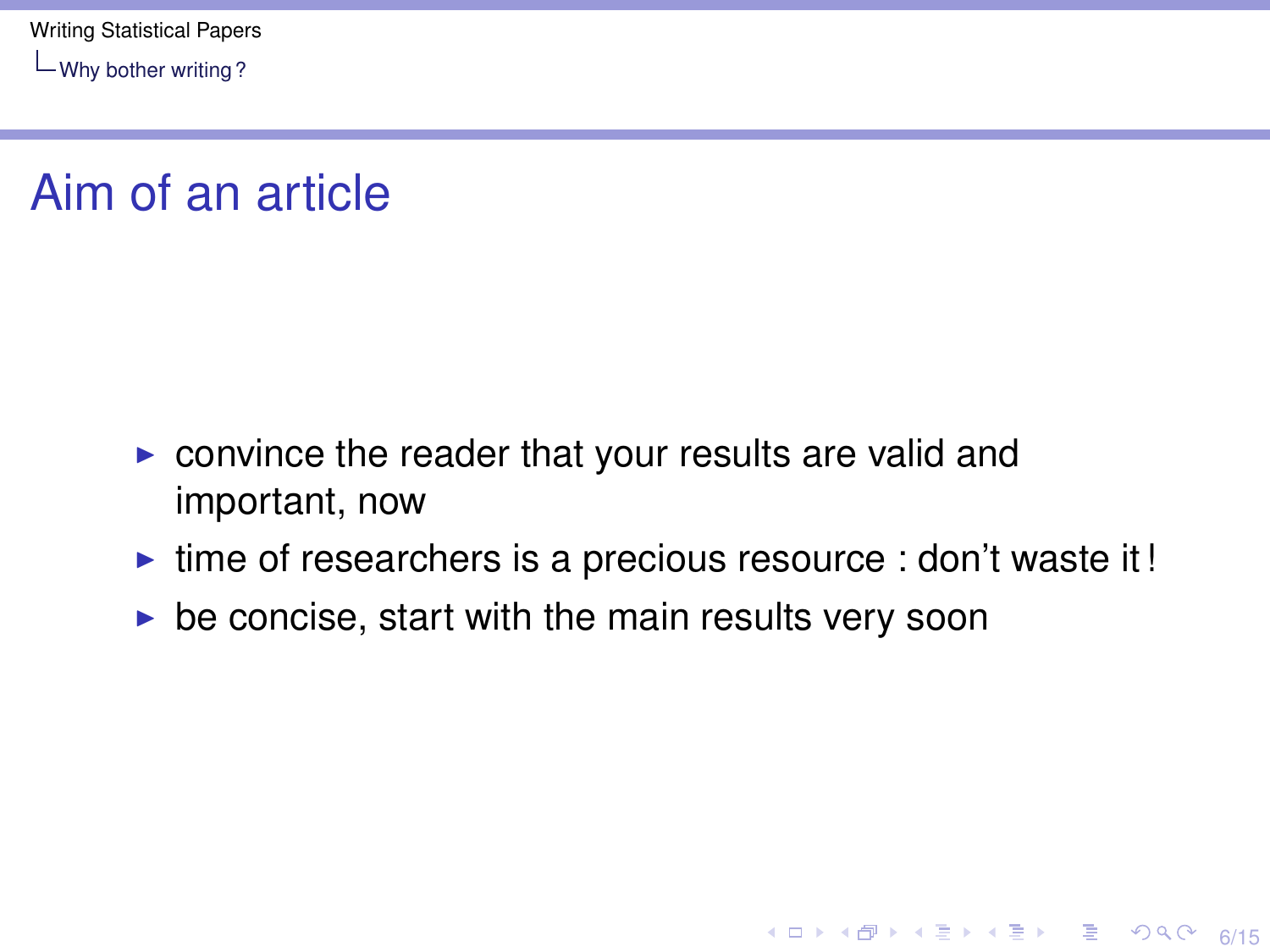# <span id="page-6-0"></span>Structure of an article in experimental sciences

In experimental sciences (e.g., medicine), structure is often well defined :

**YO X K @ X X 통 X X 통 X X 3 X 2 X 2 X 7/15** 

- 1. Introduction
- 2. Material
- 3. Methods
- 4. Results
- 5. Discussion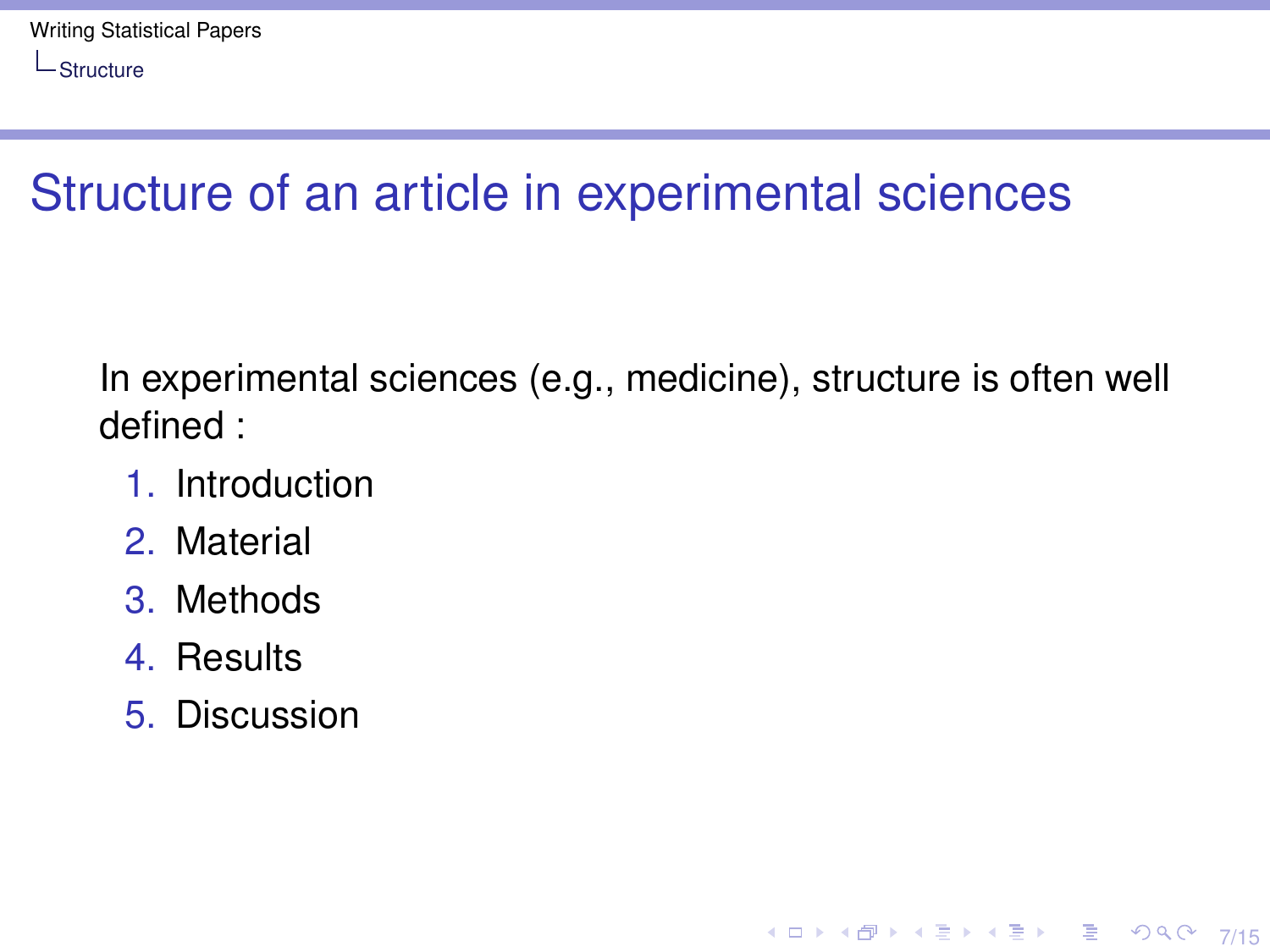# Structure of an article in statistics

In Statistics, structure is usually as follows :

- 1. Title (short, punchy, meaningful, informative)
- 2. Abstract + keywords
- 3. Introduction
- 4. Description of the problem
- 5. Solution to the problem and proof
- 6. Exemple(s)
- 7. Simulations
- 8. Discussion and/or conclusion
- 9. Acknowledgments (thanks, grants)

**K ロ ▶ K @ ▶ K 할 ▶ K 할 ▶ 기할 수 있으시 이어 있나요** 

- 10. References
- 11. Appendix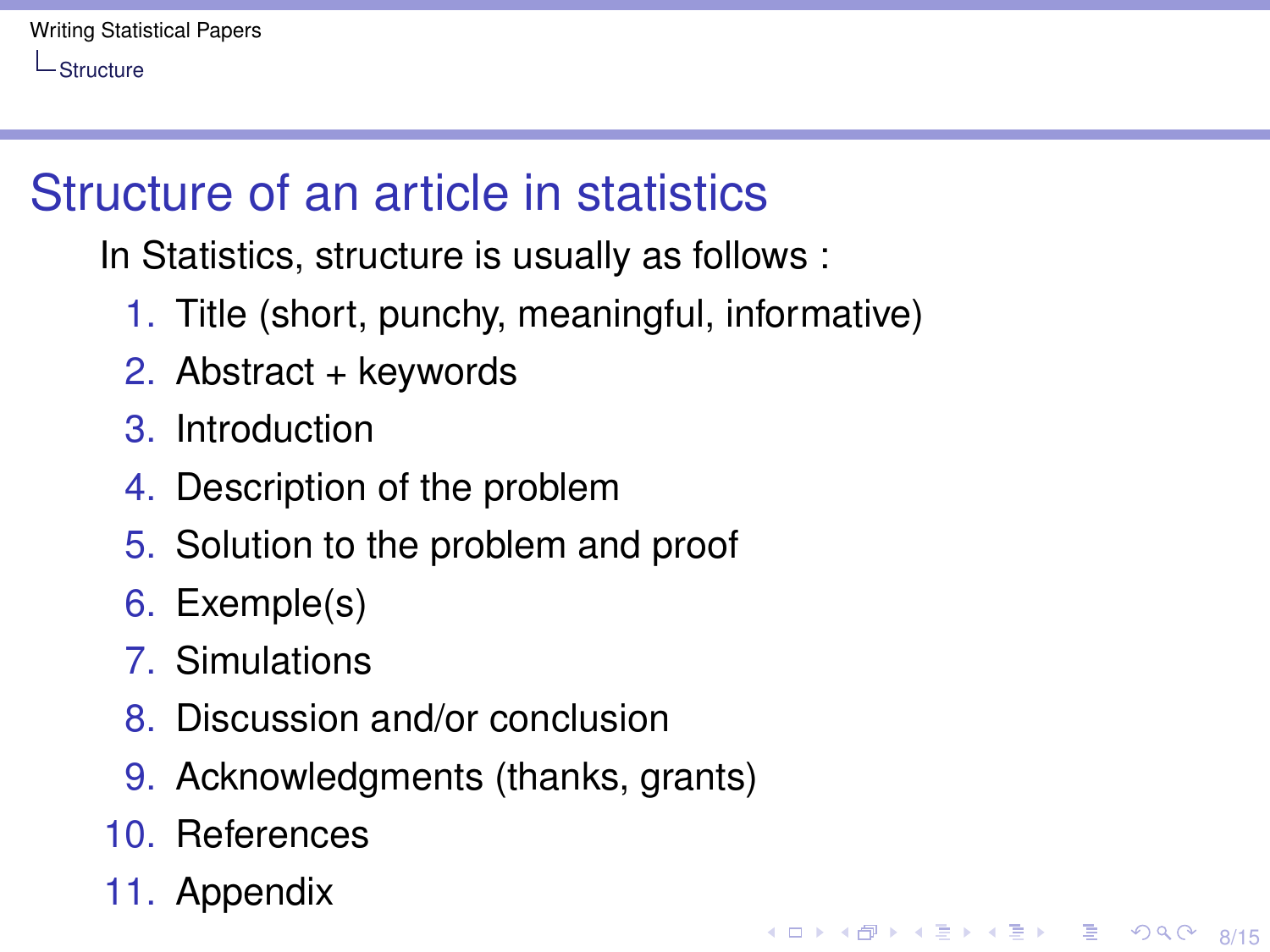### The introduction

The introduction is crucial. Several readers will only read that. Some of them might read the rest of the paper, if the introduction is good enough. It should contain :

- 1. description of the problem studied
- 2. explicit description of your model
- 3. motivate your approach to solve the problem (e.g., originality)
- 4. perform a literature review : cite articles that are important (e.g., in "big" journals), recent (conveys the impression that the research is important **now**), researchers you know personally (they might referee your paper)
- 5. brief description of the content of the other sections (e.g., In Section 2, we ...)

Try to tell a (logical) story.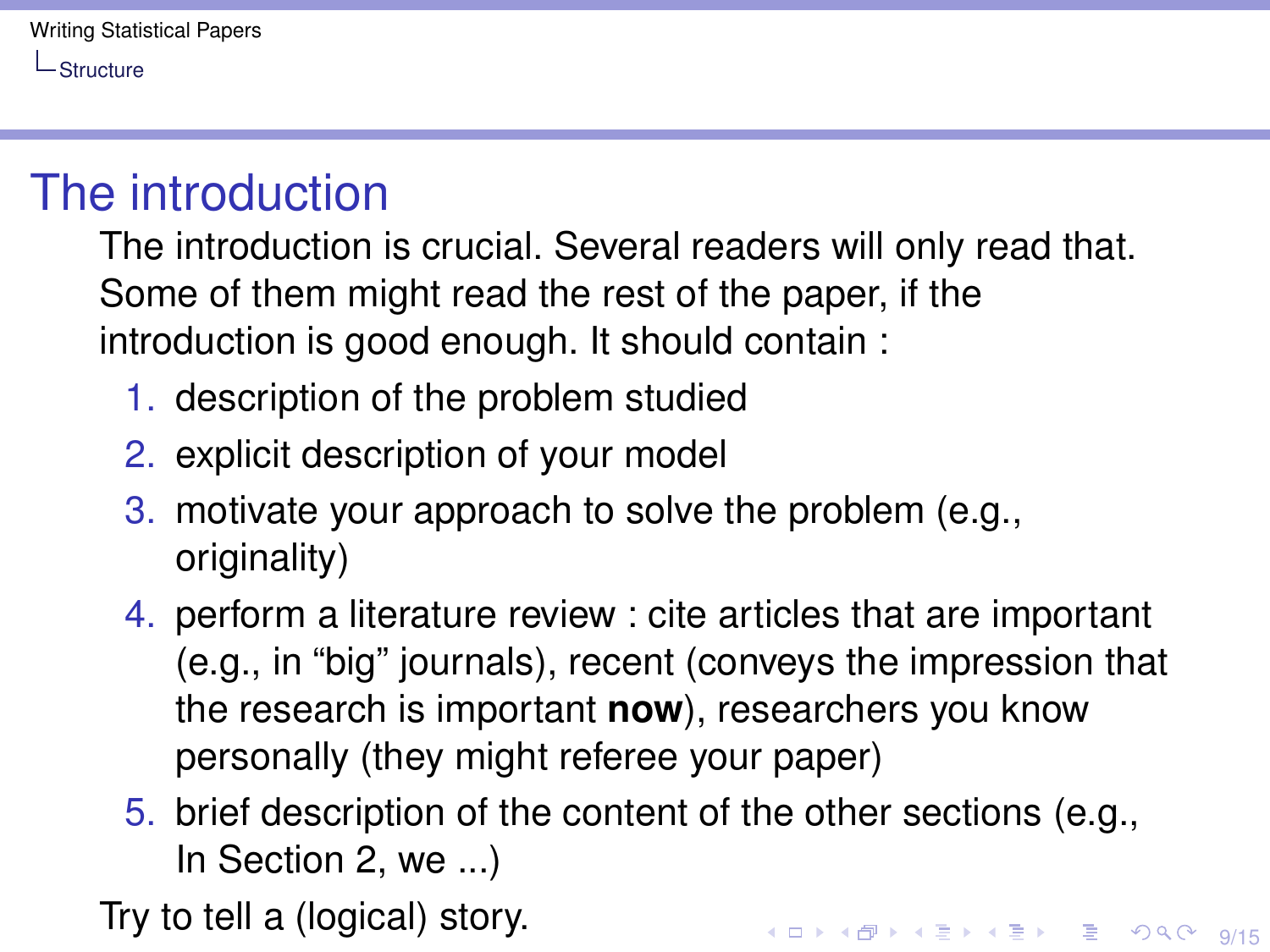

Here you go into the details. Give the main results, theorems. Lengthy or complicated proofs are usually postponed to the Appendix.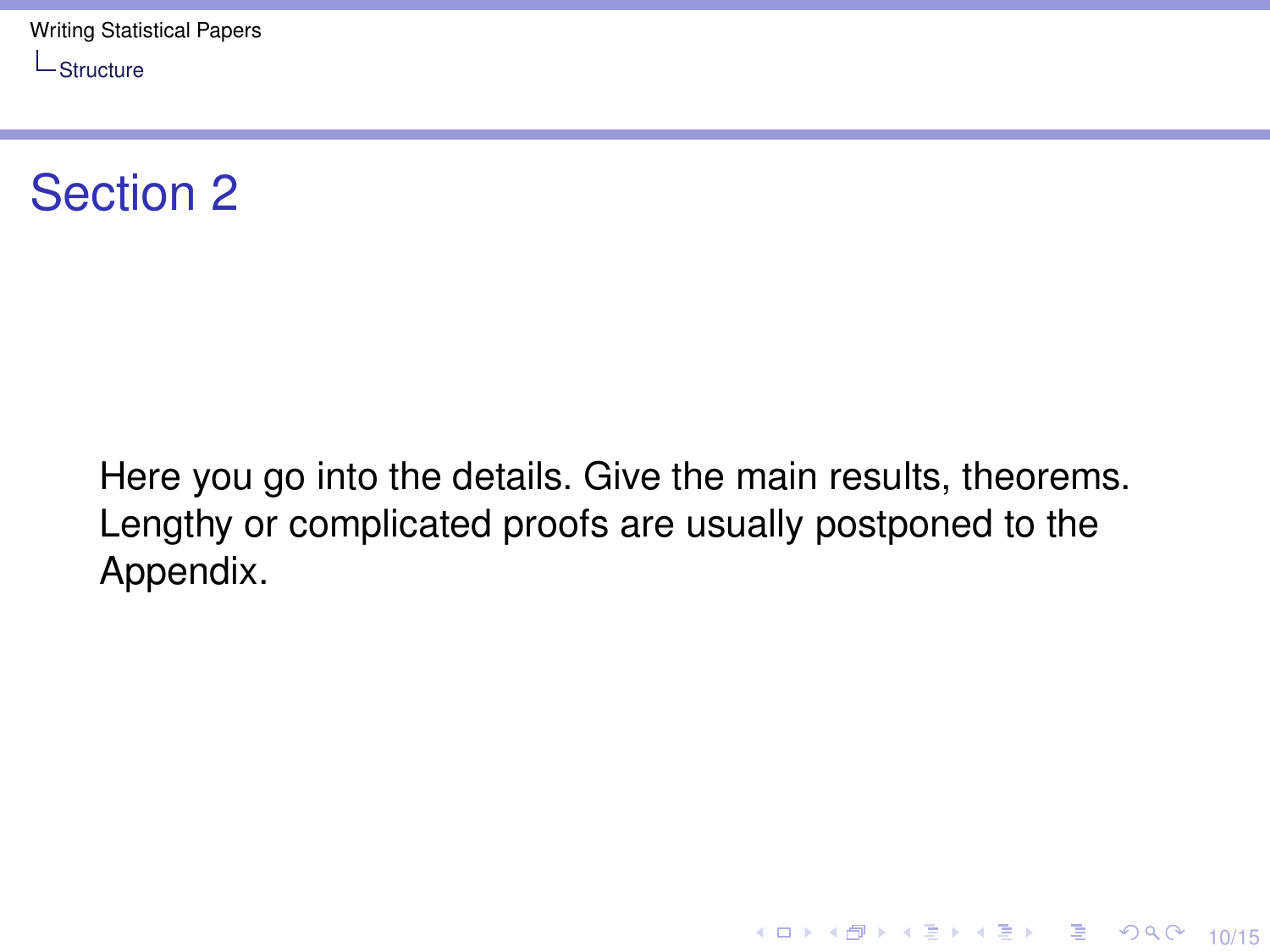

Provide access to the data, to the code used to study the data set. Choose an example that might interest a lot of people.

11/15 12 14 14 14 14 15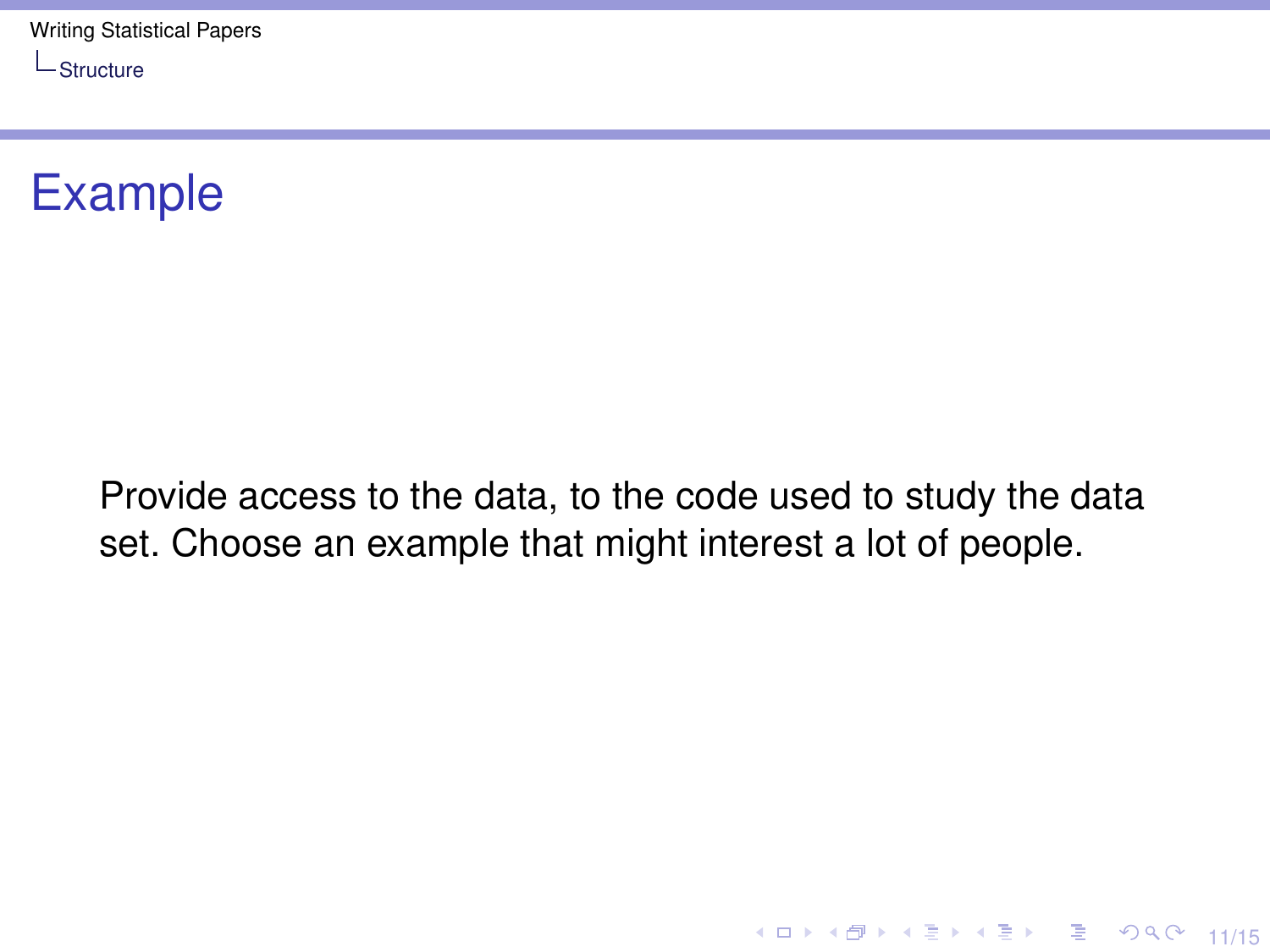# **Simulations**

Give the name(s) of the software used, including version number (e.g., R version 3.5.1). Give the platform (PC, cluster), the OS (Linux, Mac, Windows). Give indications about computing time.

Compare your findings to the main competitors, focusing on what is better for your approach. Provide a complete and well documented code that enable a total reproducibility of your results (use seeds).

Use tables or graphs. Comment the main results of the simulation.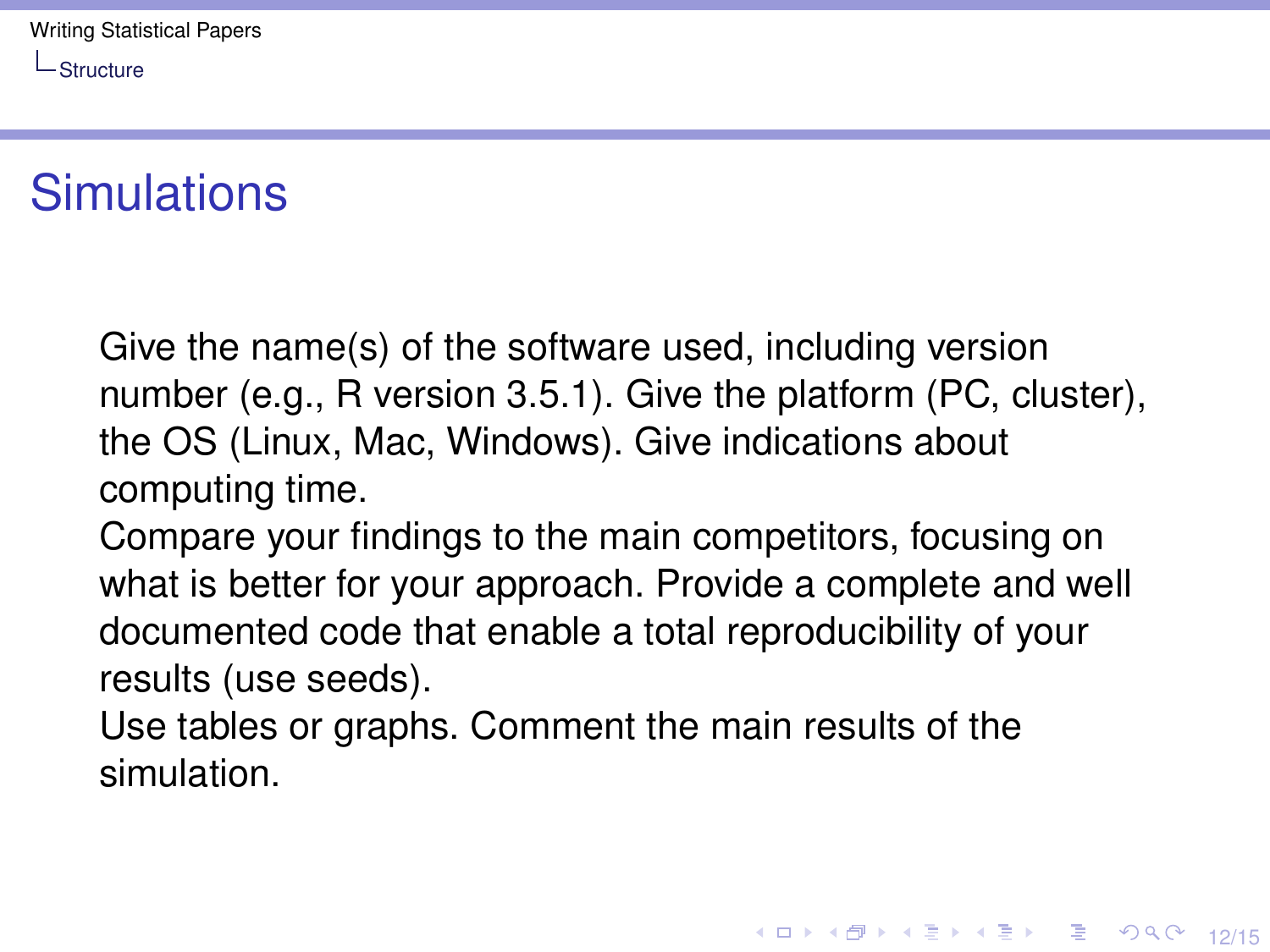### **Conclusion**

Main ideas and findings in the paper. Potential for future research.

1日 1日 1日 1日 1日 1日 1日 1日 1日 1日 1日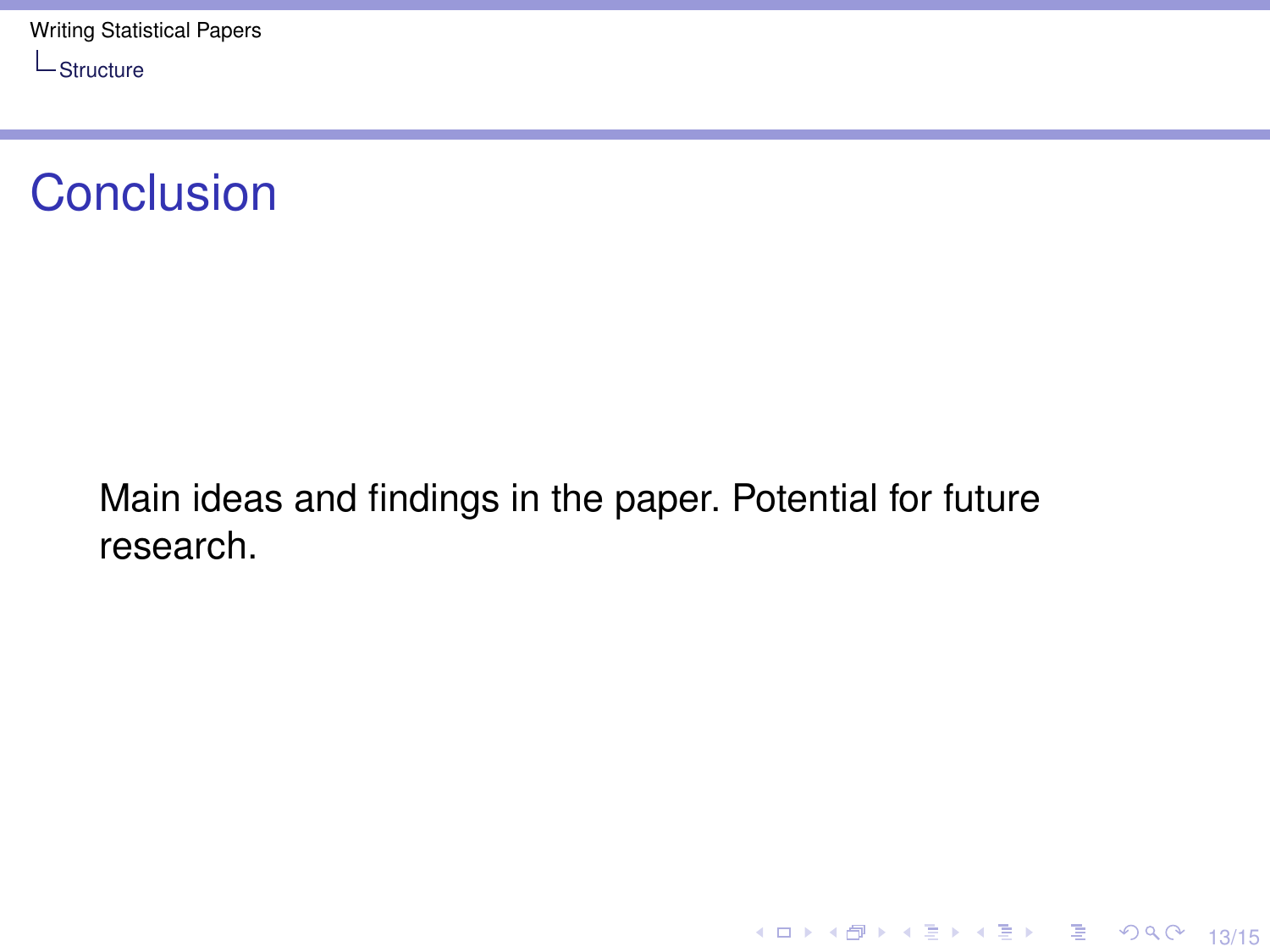### <span id="page-13-0"></span>Style of an article

Our time is precious. This is not a novel. Be concise, clear, accurate, simple. Write very short sentences (one idea = one sentence). Back up each one of your claim with a reference or a clear explanation. Do not use emotional adjectives.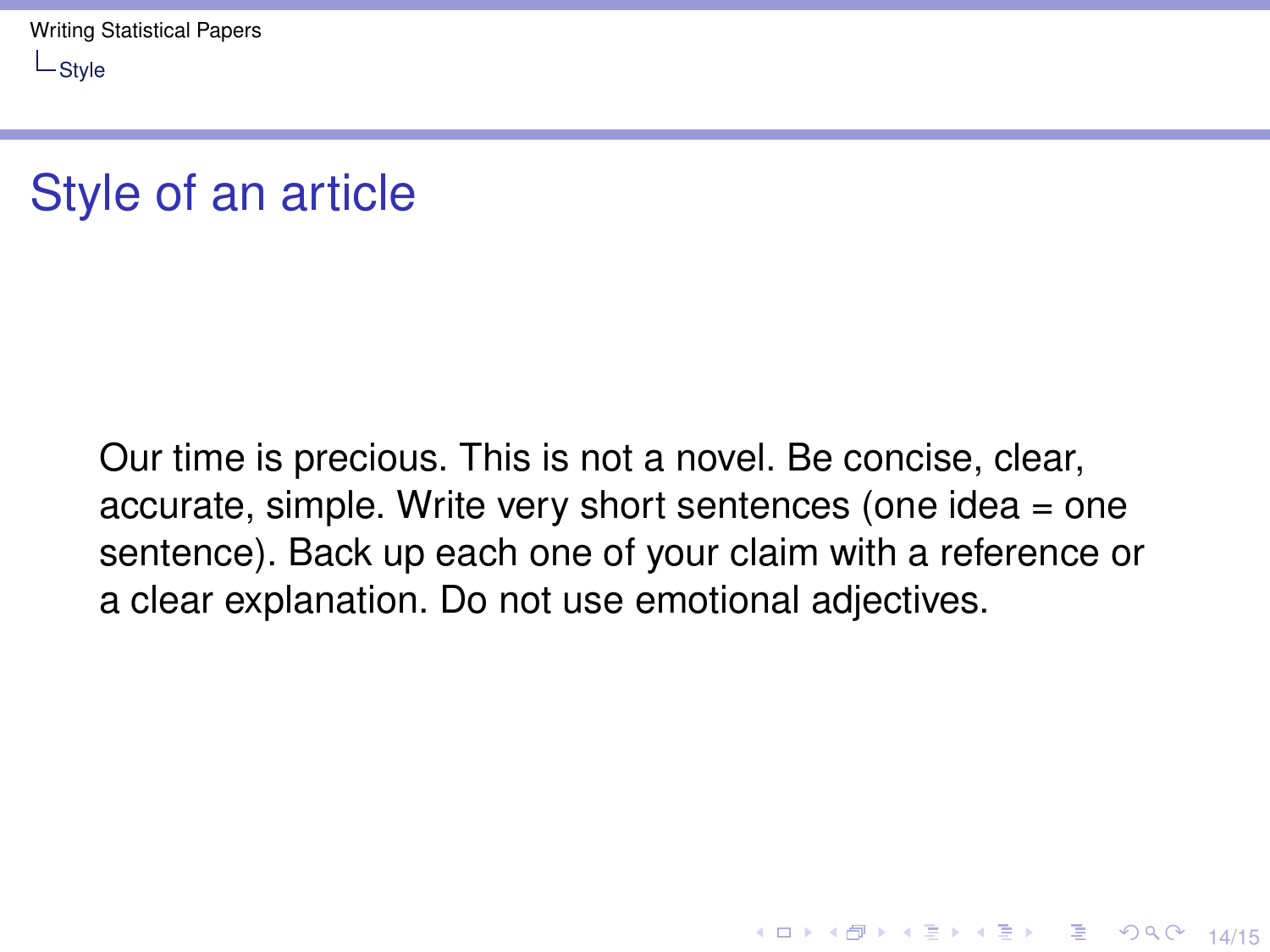<span id="page-14-0"></span>L[Advice](#page-14-0)

## Advice

- $\triangleright$  Use/download a nice LAT<sub>E</sub>X template.
- $\triangleright$  Use good tools (LAT<sub>E</sub>X, Beamer).
- $\triangleright$  Read (recent) papers from the journal where you plan to submit.
- $\triangleright$  Start writing something.
- $\triangleright$  Start with writing the titles of each section, i.e., a detailed outline.
- $\triangleright$  Write a few sentences in each saying what you will put in each section.
- $\blacktriangleright$  Refine.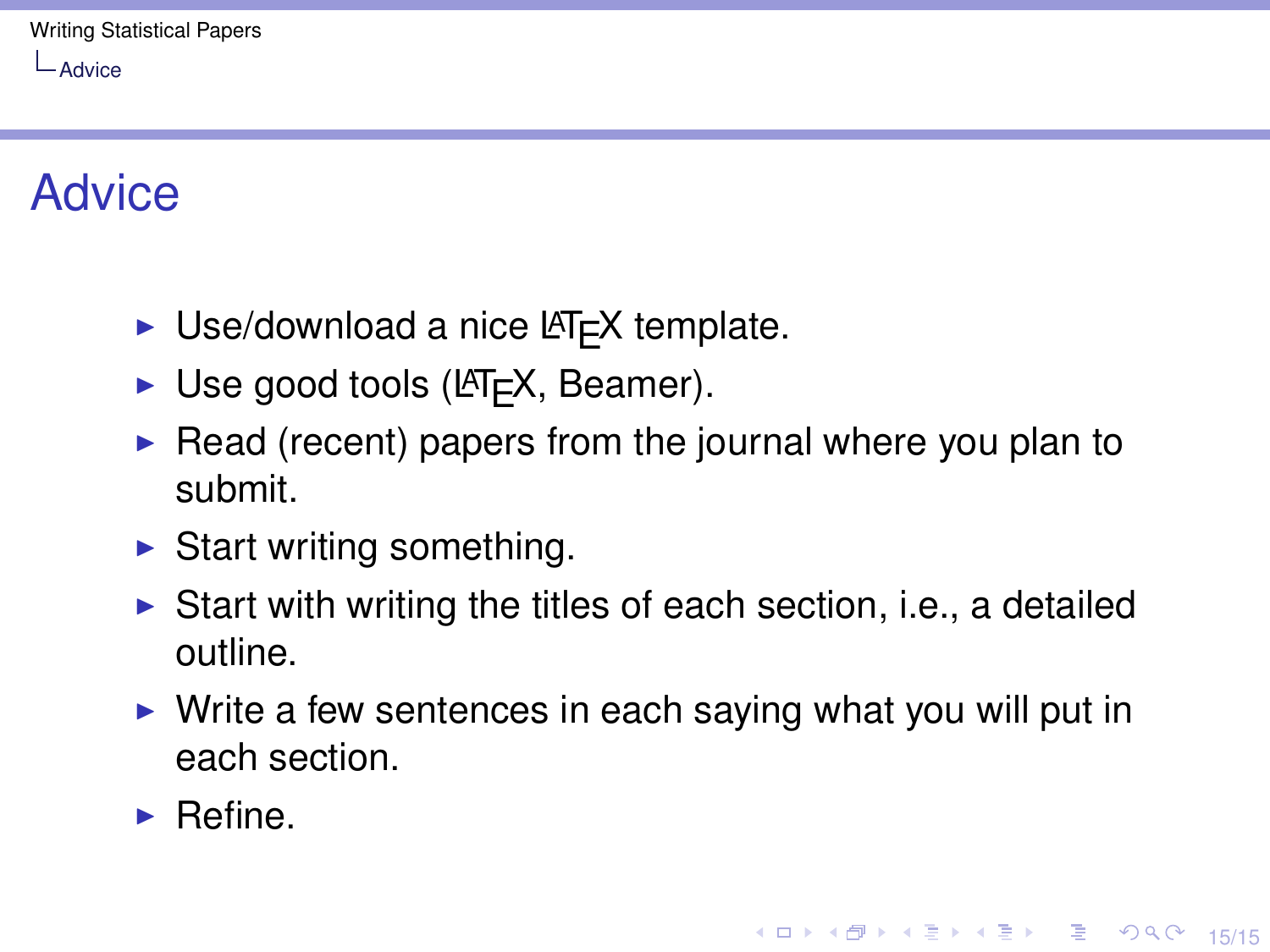<span id="page-15-0"></span>

### Brown, G. (1986).

The Teaching of Mathematics : Writing Mathematical Dialogues.

*Amer. Math. Monthly*, 93(4) :296–298.



#### Daepp, U. and Gorkin, P. (2011).

#### *Reading, writing, and proving*.

Undergraduate Texts in Mathematics. Springer, New York.

A closer look at mathematics, Second edition [of MR1997305].



#### Derntl, M. (2014).

Basics of research paper writing and publishing. *Int. J. Technol. Enhanc. Learn.*, 6(2) :105–123.



Ehrenberg, A. S. (1982).

Writing technical papers or reports. *The American Statistician*, 36(4) :326–329.



Gastel, B. and Day, R. A. (2016).

*How to Write and Publish a Scientific Paper*. Greenwood, eighth edition edition.



Gelman, A., Pasarica, C., and Dodhia, R. (2002).

Let's practice what we preach. *The American Statistician*, 56(2) :121–130.



#### Gillman, L. (1987).

*Writing Mathematics Well, A Manual for Authors*.

Mathematical Association of America.



Higham, N. J. (1998).

*Handbook of Writing for the Mathematical Sciences*. SIAM, second edition edition.

譶

Kane, J. M. (2016).

*Writing proofs in analysis*. Springer, [Cham].



F

Knuth, D. E., Larrabee, T., and Roberts, P. M.

(1989). *Mathematical Writing*.

Mathematical Association of America, Washington, DC, USA.

Krantz, S. G. (1998).

*A Primer of Mathematical Writing, Being a Disquisition on Having Your Ideas Recorded, Ty[pes](#page-14-0)et[, P](#page-16-0)[ub](#page-13-0)[lish](#page-14-0)[ed](#page-15-0)[,](#page-13-0) [Rea](#page-14-0)[d,](#page-15-0) [an](#page-13-0)[d A](#page-14-0)[pp](#page-15-0)[rec](#page-0-0)[iated](#page-16-0)*.